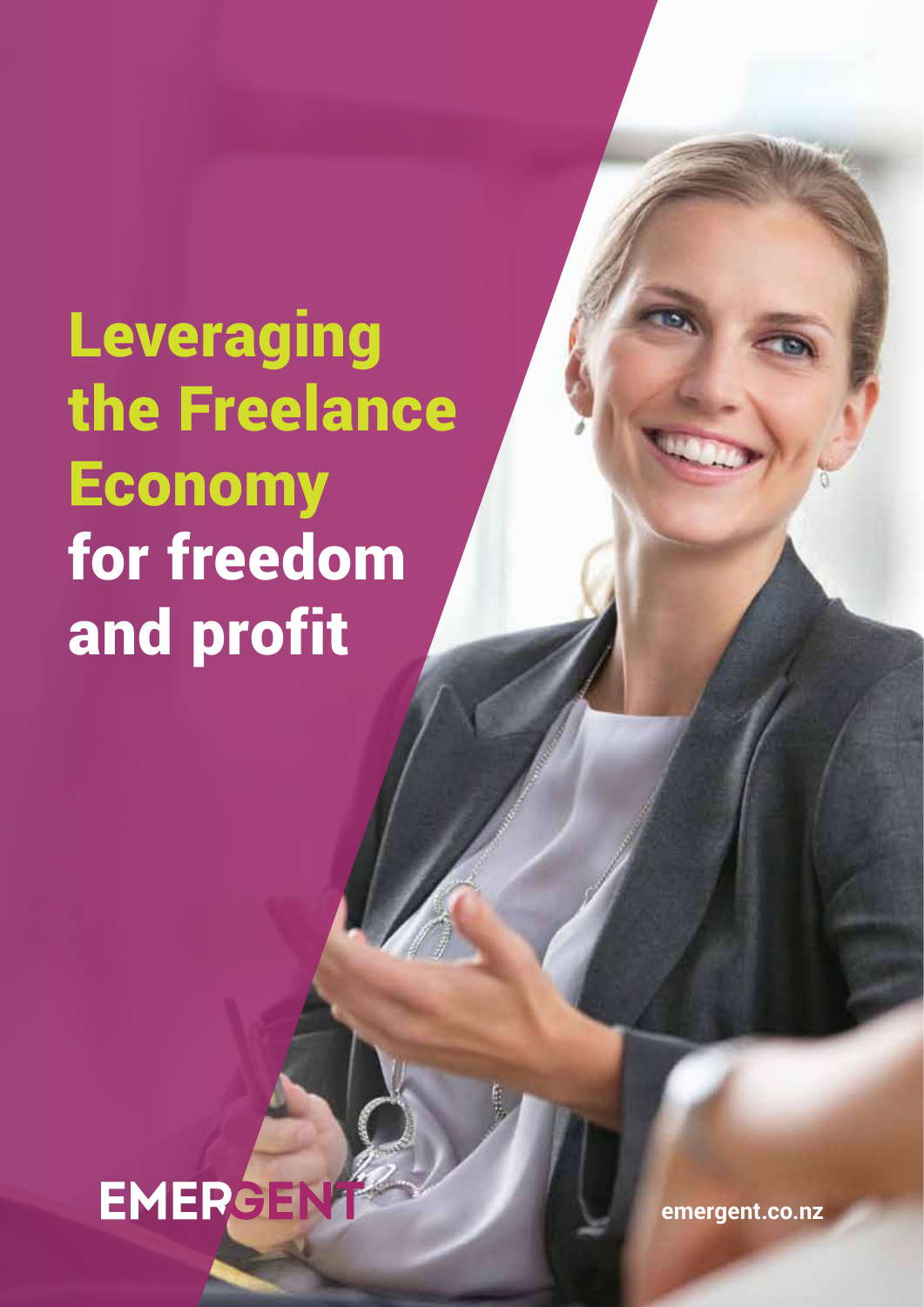# The Freelance Economy is evolving.

As the new freelance or 'gig' economy rapidly develops, large and not-so-large 'employers' will have relatively few 'employees'. Freelancing, though a long time coming is the workforce disruptor – as Uber to taxis and Alibaba to retail.

Today, nearly 20% of a company's workforce is classified as contracting or "contingent labour", covering temporaries, specialised contractors, executive leasing and consultants; individuals moving from assignment to assignment as musicians would historically move from 'gig' to 'gig.'

The phenomena is global and growing. According to a study by global accounting software company Intuit, by 2020 more than 40% of the western workforce will be so-called contingent workers. New Zealand specific statistics confirm a similar trend. Following a "Y2K" peak in 2000 when contract employees made up 19.9% of the workforce and dipping to 17.4% in 2006, the trend has continued upwards.



Drivers contributing to this perfect storm are many: rapid adoption of mobile technology and ubiquitous fast internet, combined with work being more digital and 'everything' being available in the cloud, and work attitudes shifting in favour of collaboration. There's a sense now that work is no longer about commuting, face-to-face meetings and sitting in a cubicle or office to complete tasks.

In the eye of 'the storm' companies and workers share a common goal: using technology and mobility to maximise productivity, well-being and speed-to-market.

Other factors driving the trend include globalisation, worker migration, knowledgedriven work, the nature of work and business leadership, and the shift from "traditional" work as baby-boomers retire to be replaced by "millennials."

Carmen Bailey, Founder of Emergent, New Zealand's largest agency dedicated to executive leasing and contracting, notes that being a non-IT contractor used to come with a social stigma. Today however, with opportunities for contingent, project-based work exploding, selfemployment as a freelance contractor is seen as a rewarding and satisfying career option.

The pivot from socially-undesirable to career choice has lowered costs and increased demand as well. "Only a decade ago, in order to contract freelancing talent the premium would be 30-40% of an employee cost," says Bailey. "However with supply increasing and more individuals choosing a contractor's lifestyle, employee and contractor incomes are becoming equitable."

# Current demographics

- Baby boomers who can't or don't want to retire view contract work as a way to have independence without the restrictions and 'political hassles' of a full-time job.
- Millennials, on the other hand, have witnessed their parents lose jobs as companies reorganised and have had a difficult time finding jobs themselves – Millennials have less of a liking for a traditional full-time job.
- In the middle is Gen-X: building a family while working. Both spouses work, but one can have greater flexibility with contract work.
- Average employee tenure in 2014 for 24-35 year olds is now below 3 years.
- Whilst having the highest median tenure, management and professional occupations' average tenure is still now just over 5 years.

**40% of the workforce will contract By 2020**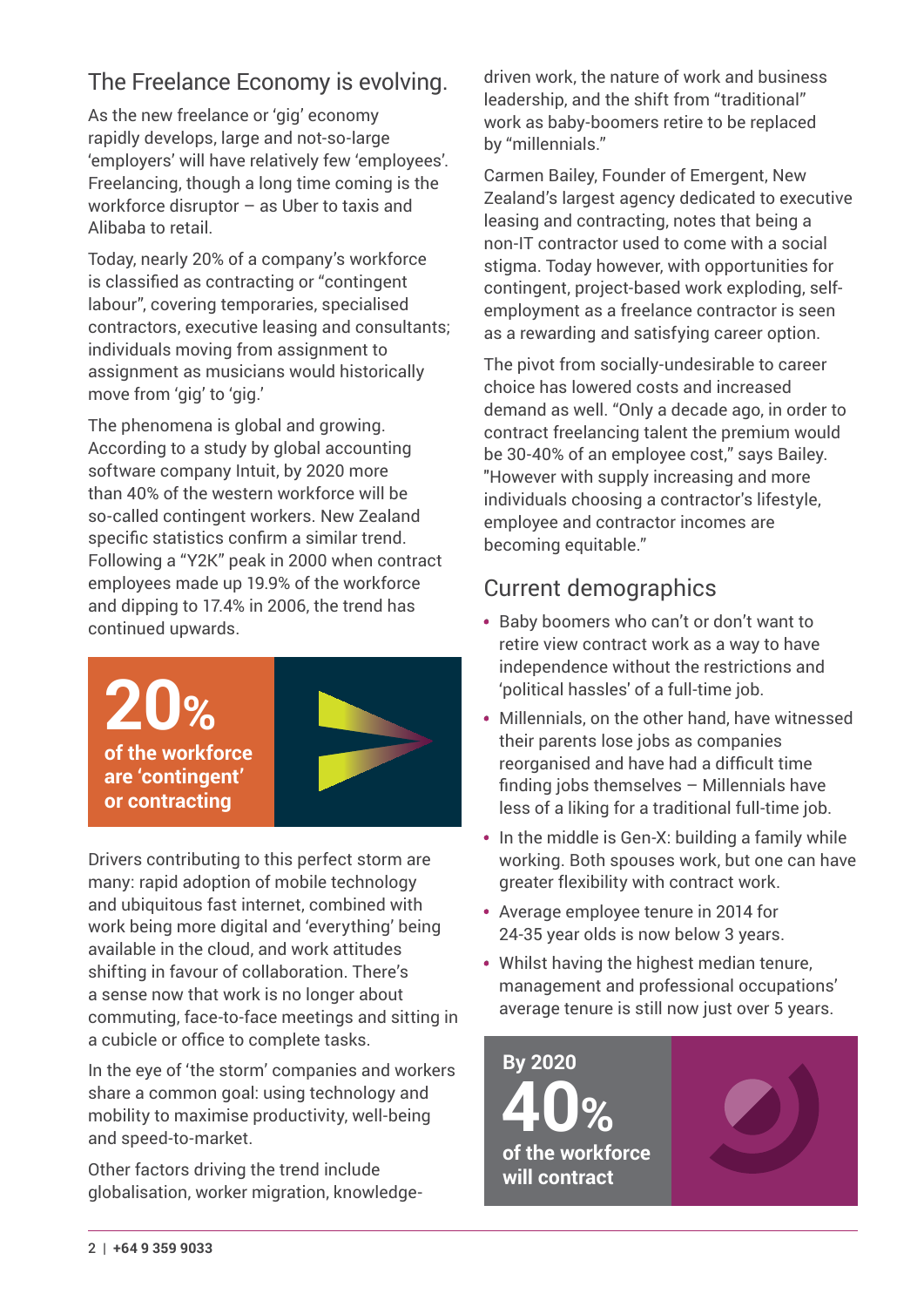# " Employee and contractor incomes are becoming equitable."

# What does it mean?

Given these trends and strategies, it is important for an organisation to review how they acquire and manage this workforce with the same rigour and importance they give their permanent workforce.

Companies engage contingent labour to deliver special projects, cover staff absences and, most importantly, to maintain flexibility in their cost base in response to business demand. At the same time, more and more knowledge workers are opting for the type of portfolio career that contracting can bring them.

Some of the bigger issues for an organisation looking to optimise the opportunities of this new "freelance economy" to consider include:

- What elements of the talent management process should be applied to contingent workers – and why?
- How do we recruit from a highly diverse set of talent pools, including expert networks and specialists? Important HR practices include understanding the compensation and tax implications of contract workers' location.
- How do we administer and oversee contingent workers, many of whom may be procured by line managers and not even included in HR systems?
- How should compensation be structured? What is the implication of contingent or hourly workers earning more than salaried workers?
- Should we on-board, train, manage, set goals, and engage these workers like our full-time employees? How can we engage contingent workers and integrate them into our culture?
- How should we measure contingent workers' performance in a manner consistent with non-contingent workers and avoid a dual class system?

# The battle for talent

For many companies, a contingent workforce presents a way to clamp down on costs while at the same time snagging skilled, scarce talent. Though these contingent workers may be pricey with an added premium of 17-22%, the cost is temporary, it doesn't have the more expensive employee add-ons, and their speed to productivity is faster. Contractors are much more palatable to the bottom line.

# Return on investment

#### Consider:

- The average time to hire a permanent employee: **43 working days.**
- Candidates typically have 2-3 offers to consider simultaneously during this period which means companies miss out.
- Delaying a hiring decision can really slow a company down.
- Average time to hire a contractor via a good specialist talent agency: **3 days.**

Many permanent employees are overworked or underperforming so contingent workers can be a huge plus for company morale.

Clients estimate it costs between 35-40% of an employee's annual earnings to replace them, including productivity losses, training, recruitment and similar on-boarding costs. Some sources estimate this hidden cost to be higher. Technology companies' replacement costs can exceed \$125,000 per vacancy.

However, for a contractor it is estimated this on-boarding cost reduces to 5-8% due to the speed to engage and on-board, lower training needs, and faster acceptance (less team 'norming-storming-forming').

Though your fast-start contractor may not be inducted or connected to the same degree as a long-term employee, they "get going" far quicker,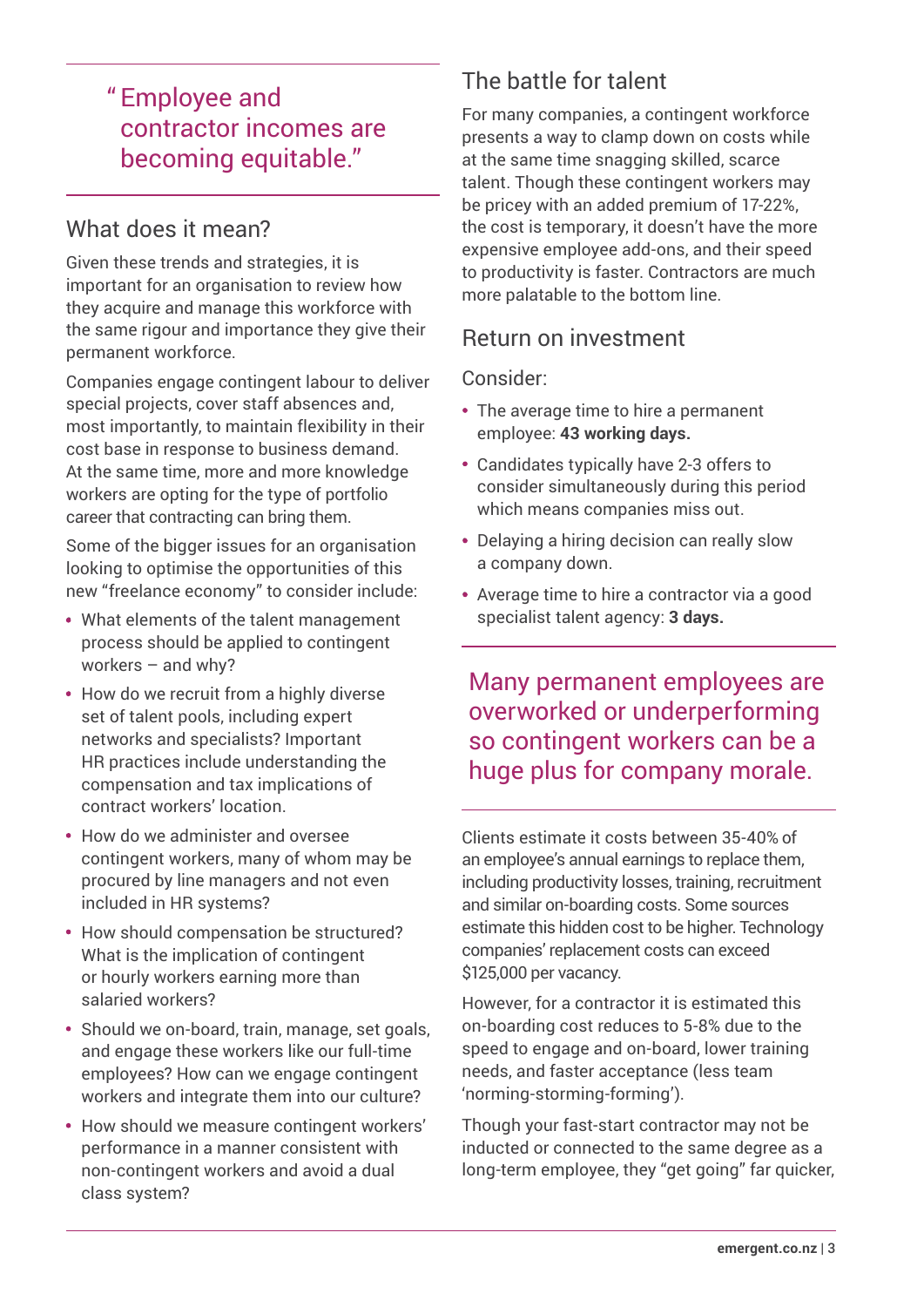leading to comparatively greater productivity in the first 6-12 months.

Contracting can attract higher or even over skilled individuals who are 'in between' contracts and able to smash through an assignment's deliverables in record time and better quality than an employee extending themselves to their next step. Quality and speed which delivers to the bottom line.

Lastly, in Emergent's estimation, 12% of contractors are offered permanent roles by businesses who legitimately find roles for truly great talent discovered through contracting.

#### Comparative productivity: excluding time-to-hire





#### Comparative productivity: including time-to-hire

Fig: Productivity comparisons: In the long run employees are more productive however considering work disruption and hiring activities Contractor ROI is greater in the first 18 months.

Hybrid model contractors are sourced by agency and contracted by comapany (see page 6).

# **costs of on-boarding**

**30-40% of annual salary to replace an employee**

**Hidden** 

**for a contractor 5-8%**

## What about intellectual/proprietary knowledge?

Perhaps a company only requires these highly valued workers for a specific project, such as developing an application. Once the task is complete, the worker costs and overheads are gone. Having anticipated the end of the worker relationship right from the outset, the intellectual property is nearly always transferred into structured form and retained as a legacy – unlike an unexpected employee departure!

Somewhat counter-intuitively, contracting can preserve and continue institutional knowledge better than employees.

"Hire Slowly and Fire Quickly" isn't working anymore – professional candidates have 2 or 3 job offers on the table at once and are gone if you blink; meanwhile, with modern employment laws the only way to fire quickly is to 'pay out'.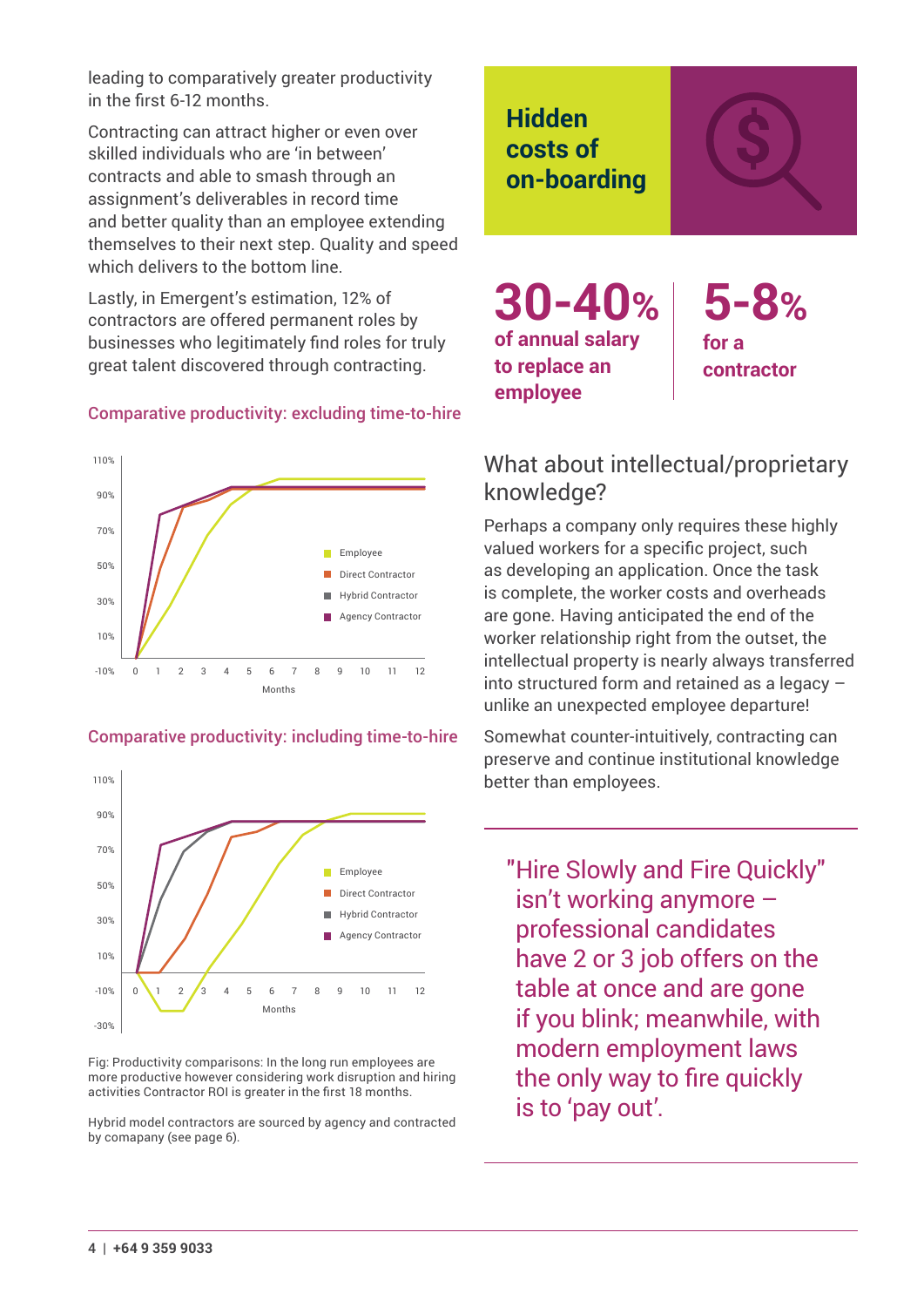# **Knowledge**

Contracting can preserve and continue institutional knowledge better than employees.

## Risks and pitfalls

Before rushing off and sourcing the new breed of workers be wary of a few challenges.

#### Misclassification risk – claiming to be an Employee

Hiring contingent workers means navigating several, ever-complicating legal, liability, and tax minefields. Key amongst these risks are the employment of an independent contractor as a self-employed supplier, thereby not paying fringe benefit or employment taxes for that individual, nor allowing for other 'employee benefits' such as leave entitlements and redundancy.

However, then disaster strikes when the worker, contracted in good faith, begins a personal grievance process claiming to be an employee. Immediately there are costs – distraction, opportunity costs and legal defence, particularly if this goes to the Employment Relations Authority (New Zealand).

If it goes against the employer, and it is determined they were in fact 'an employee' there can be individual compensations as well as penalties for failing to follow due process with the 'employee'. IRD (NZ) penalties and payments for tax, FBT, PAYE and the like may apply.

Two of the tests which are often applied to examine for an employer-employee or businesscontractor relationship are known as the the 'fundamental test': is the person in business on his/her own account, and the 'integration test' – are they an integral part of the business (employee) or not (contractor).

The other 'misclassification risk' in New Zealand is where an individual may claim their contract or term assignment was an employment trial – prohibited in New Zealand<sup>1</sup>.

One effective way to mitigate these risks is to hire a contractor/temp worker via a thirdparty contractor leasing agency which, in turn, has engaged the individual. Agencies use standardised contracts and manage timesheets, suitable tax compliance/awareness and invoices. They may also provide casual employees to the agency for assignment durations. Third party agencies provide a clear separation point for contractors, removing a lot of any feeling of grievance which may lead to such action in the first place.

#### Culture take-over risk

Though always tempting to bring a contingent worker into the culture and reduce the 'outsider feeling', this can diminish the value delivered. Culture can take over as time goes on  $-$  the contractor can pick up employee habits and their morale can eventually wane as they work side-by-side with an employee who does not perform as well.

### 3rd party agencies – advantages

Specialist 3rd party 'contractor leasing' agencies provide contractors as contingent resource – from top-level executives to skilled specialists – either arms-length suppliers or in a placement fee hybrid model.

#### Networks and availability

In addition to employment status issues, another hurdle companies encounter is simply finding qualified contractors for the job  $$ and who will stay for the completion of the assignment. Contingent workers often pick up freelance or contract 'gigs' as a bridge to fulltime employment. When a full-time job offer comes their way, they may bolt before the task is finished. After all, there may be less attachment to the job if you are contingent than if you are a permanent worker. The better leasing and staffing agencies alleviate this issue.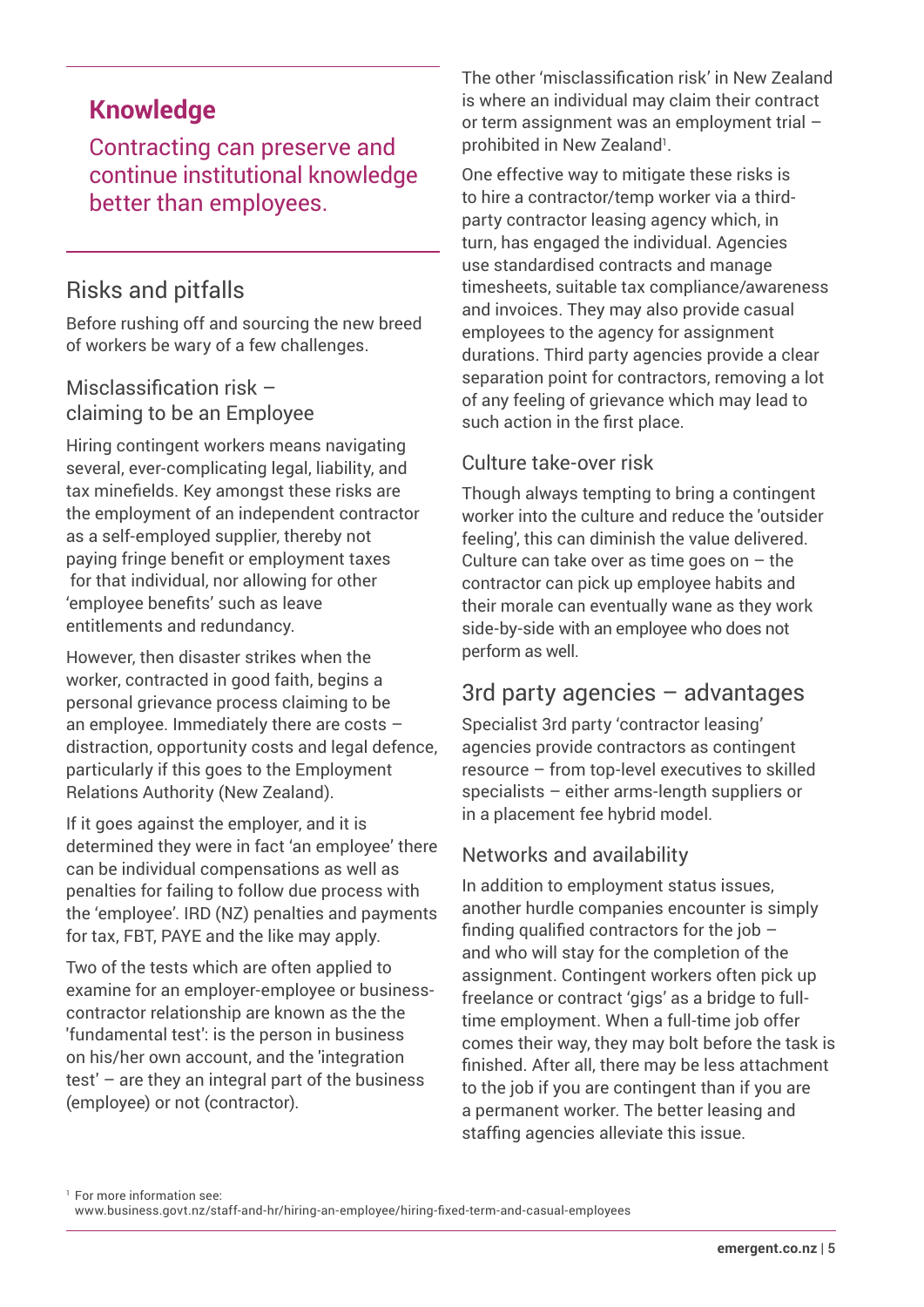Besides, part of the point of using contingent staff is to sidestep the hiring process of advertising, interviewing and getting buy-in: all established to ensure right-fit, credibility, genuine qualifications and ultimately risk reduction.

Internal recruitment often doesn't deliver the quality results, often bringing in someone who is out of work and will leave when their next permanent job offer eventuates. Typically organised for systematically recruiting permanent employees, internal recruitment teams often struggle to attract quality contractors at the necessary speed.



**Average 43 days to replace an employee**

**3 days for a contractor via a specialist agency**

A traditional recruitment agency isn't effective either – specialist leasing agencies are a different breed of agency. They are deeply networked, know their talent so they can be placed instantly, and work at incredible pace. A call for help comes in and the contractor starts within 24 hours!

#### Leasing agency value-add

If an organisation contracts through a 3rd party leasing company, that company takes care of contracts, weekly timesheets, offers insurance options, provides transparency and lifts cash flow (invoices the organisation/paying the contractor). These are all additional benefits to above and, should things not work out for you

# **Discipline**

A manager has to follow same disciplinary and dismissal processes as for other employees (NZ).

and your contractor, the task falls to the 3rd party to terminate the contractor within 24 hours and provide any replacement.

#### Hybrid engagement

There is also a hybrid option which is more common to bigger businesses with large on-going contingent workforces. Here the business will hire the contractor through a leasing agency, and then pays the contractor directly through accounts payable. Whilst more common for technical and project contract roles where a specific end date is identified, this is less common for open-ended executive and specialist contracts. It is also unusual for general office business support and temp roles.

These 'hybrid engagements' have much higher upfront costs, but lower total cost in engagements greater than 10 months – should the contract and contractor last that long.

Additionally, though the invoice price of direct contracting is lower, there are often hidden costs and higher risks when compared to engaging through a 3rd party. Extra care must be taken by the managers to ensure a contract relationship by treating contingent workers differently.

Finally, there is one key danger which many New Zealand managers aren't aware of: to dismiss their direct, fixed-term employee, the same disciplinary and dismissal processes have to be followed as for other employees.

#### Finding a leasing agency

Of course, the first step in hiring contingent workers is partnering with the right staffing agency for a company's specific requirements.

2 See www.business.govt.nz/staff-and-hr/hiring-an-employee/hiring-fixed-term-and-casual-employees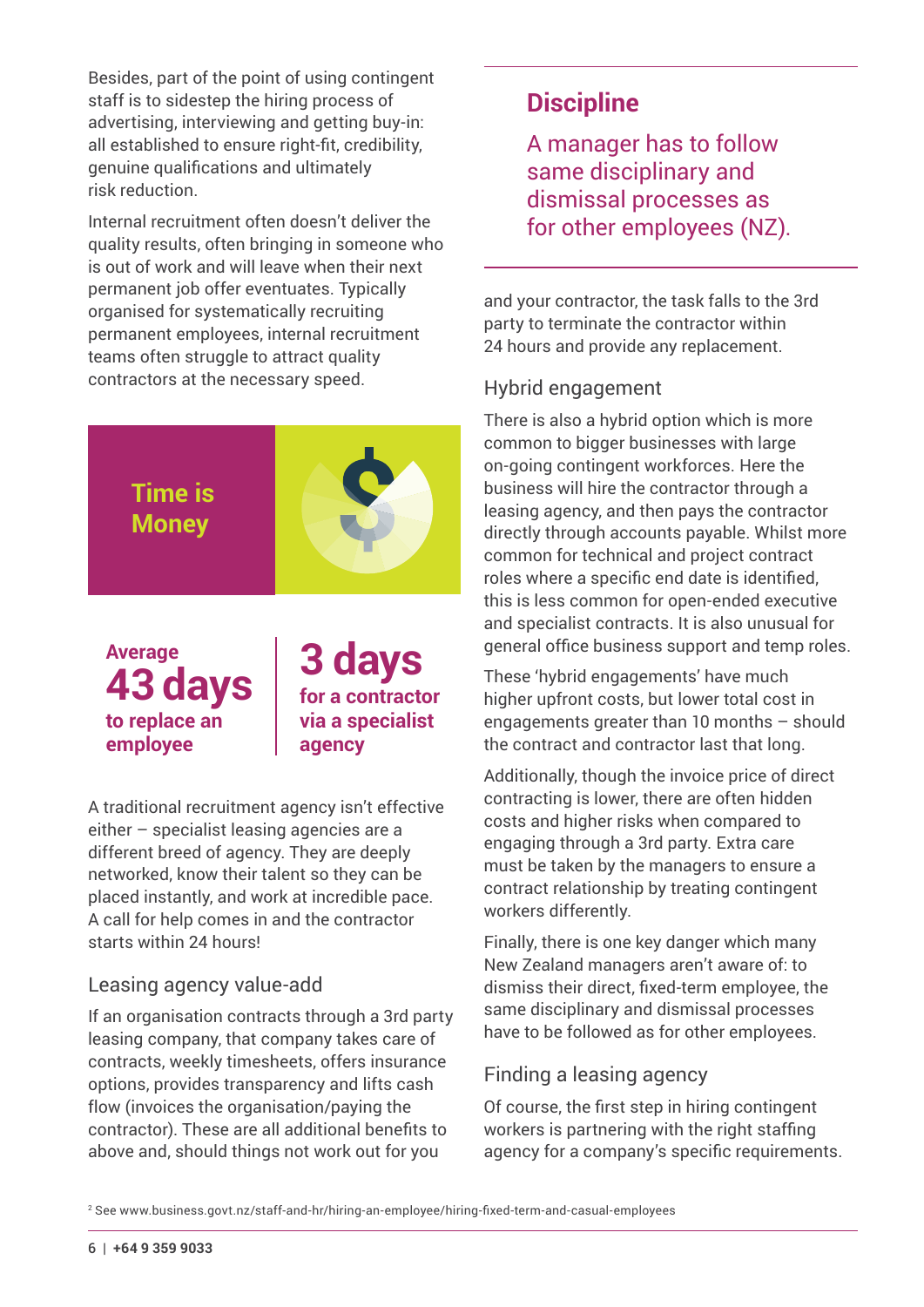Look to align with one or two contracting companies, possibly with different specialties such as core business (HR, Finance, Sales & Marketing, Analysts, Communications & PR, Supply Chain and Logistics), quality clerical and support staff while another provides technical IT/development workers.

Even before an agency is brought into the fold, a company should first assess what it needs to accomplish with its contingent workforce initiative. Is it trying to reduce costs? Or is it struggling to find highly in-demand, scarce talent?

Secondly review the leasing agency's track record and crosscheck references. Also, ensure the agency complies with and is aware of regulations, and with your company's business policies as well.

And evaluate rates the agency charges, too.

## The bottom line

The on-demand freelance economy – contingent, part-time, remote, and contract workers  $-$  is now a critical part of virtually every company's talent pool. Managing this complex workforce effectively and with greater sophistication will require new, integrated relationships across HR and procurement as well as with business leaders.

Correctly engaged and implemented, the benefits of contingent workers (contractors) include:

- Lower short-term business costs
- Faster delivery
- Project/business continuance
- Transition assistance
- Higher skilled contractors for faster, better results
- Improved employee morale
- Higher capability impact
- Coverage for extended employee absences
- Removes pressure while recruiting permanent
- Increased market responsiveness

Think broadly about the range of talent practices your organisation uses for full-time, on-roll employees, and consider how they may be applied to other categories of the on-demand workforce. Programs to consider extending could include those around workplace culture, engagement, analytics, productivity tools, performance management, collaboration, and retention. In short, it is time for HR to take ownership and share the management responsibilities for on-demand workers – and not to just leave it to the line manager and/or procurement division.

" We were launching a new business and didn't have the skills needed in house. We were also confident that the person we would need after 12 months might not be the person we had at the beginning of the year."

CFO NZX Listed Company